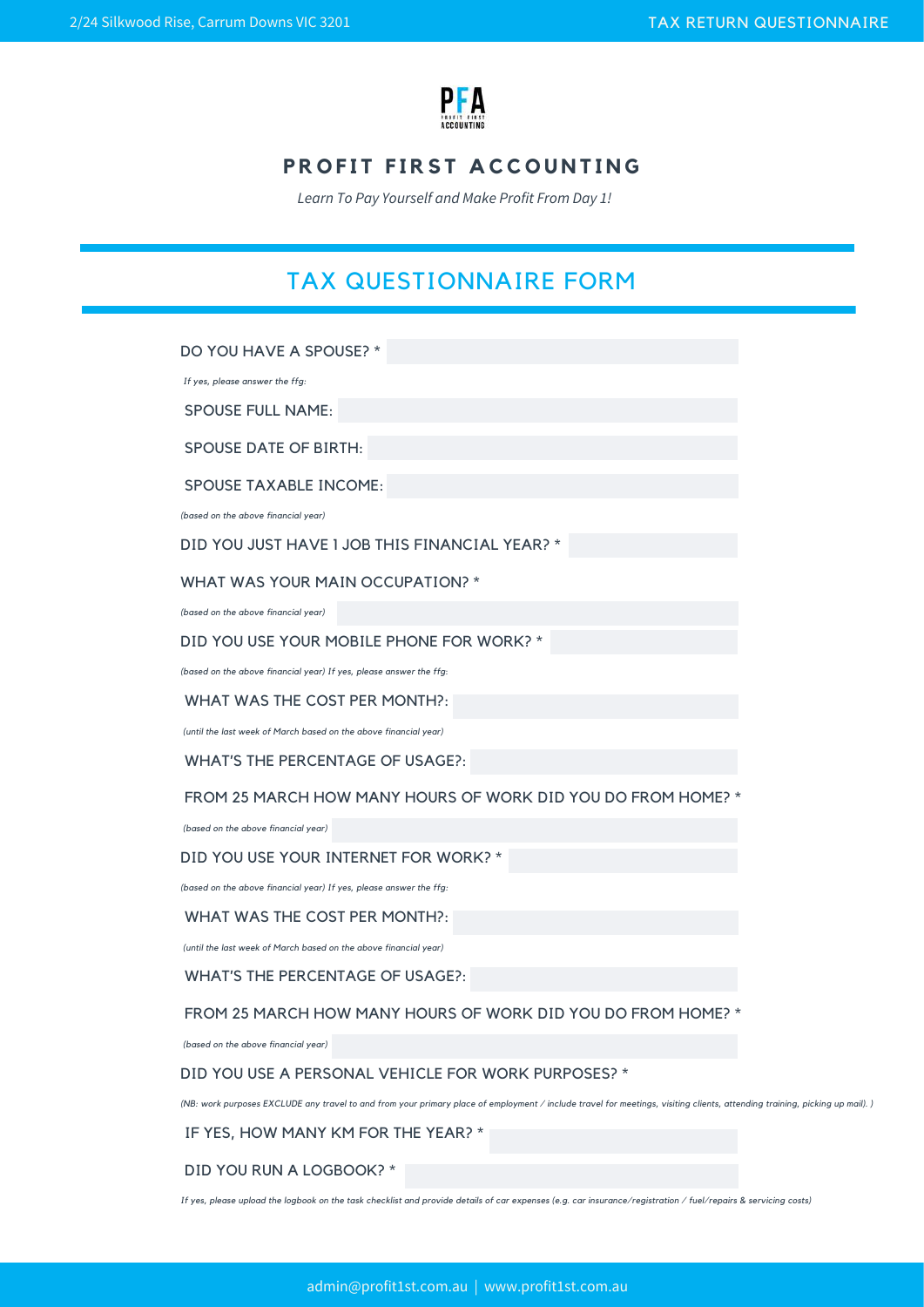EXCLUDING TRAVEL TO AND FROM WORK, DID YOU INCUR ANY PARKING / PUBLIC TRANSPORT OR TOLLS COSTS? IF YES, WHAT'S THE DESCRIPTION AND COST? \*

#### DID YOU HAVE TO BUY ANYTHING FOR YOUR HOME OFFICE OR WORK OFFICE?

IF YES, WHAT'S THE DESCRIPTION AND COST?\*

*(stationery, pens, diary, printer ink, subscriptions, software for work purposes are common examples)*

#### DID YOU PAY FOR ANY TRAINING OR EDUCATION COSTS THAT WERE NOT

COVERED BY YOUR EMPLOYER? IF YES, WHAT'S THE DESCRIPTION AND COST?\* *(Courses must be specifically related to your current employment and cannot be generic in nature and the course cannot be claimed to obtain new employment)*

#### DID YOU BUY ANY UNIFORM, PROTECTIVE, OR HIGH VISIBILITY CLOTHING? IF

#### YES, WHAT'S THE DESCRIPTION AND COST? \*

*(NB: Uniforms must have a visible work logo, work clothing must be specific to your work duties and not generic in nature (i.e., business shoes, shirts, generic clothing that can be worn in other places i.e., non-protective work pants. If required to work outside, you can claim sunscreen and protective hats)*

DID YOU PURCHASE ANY EQUIPMENT OVER THE VALUE OF \$300 ESPECIALLY ANY OFFICE SET-UP REQUIREMENTS FOR COVID WORK FROM HOME? IF YES, WHAT'S THE DESCRIPTION AND COST?\*

DID YOU PAY FOR ANY UNION FEES FOR YOUR EMPLOYMENT? IF SO, PLEASE PROVIDE THE AMOUNT\*